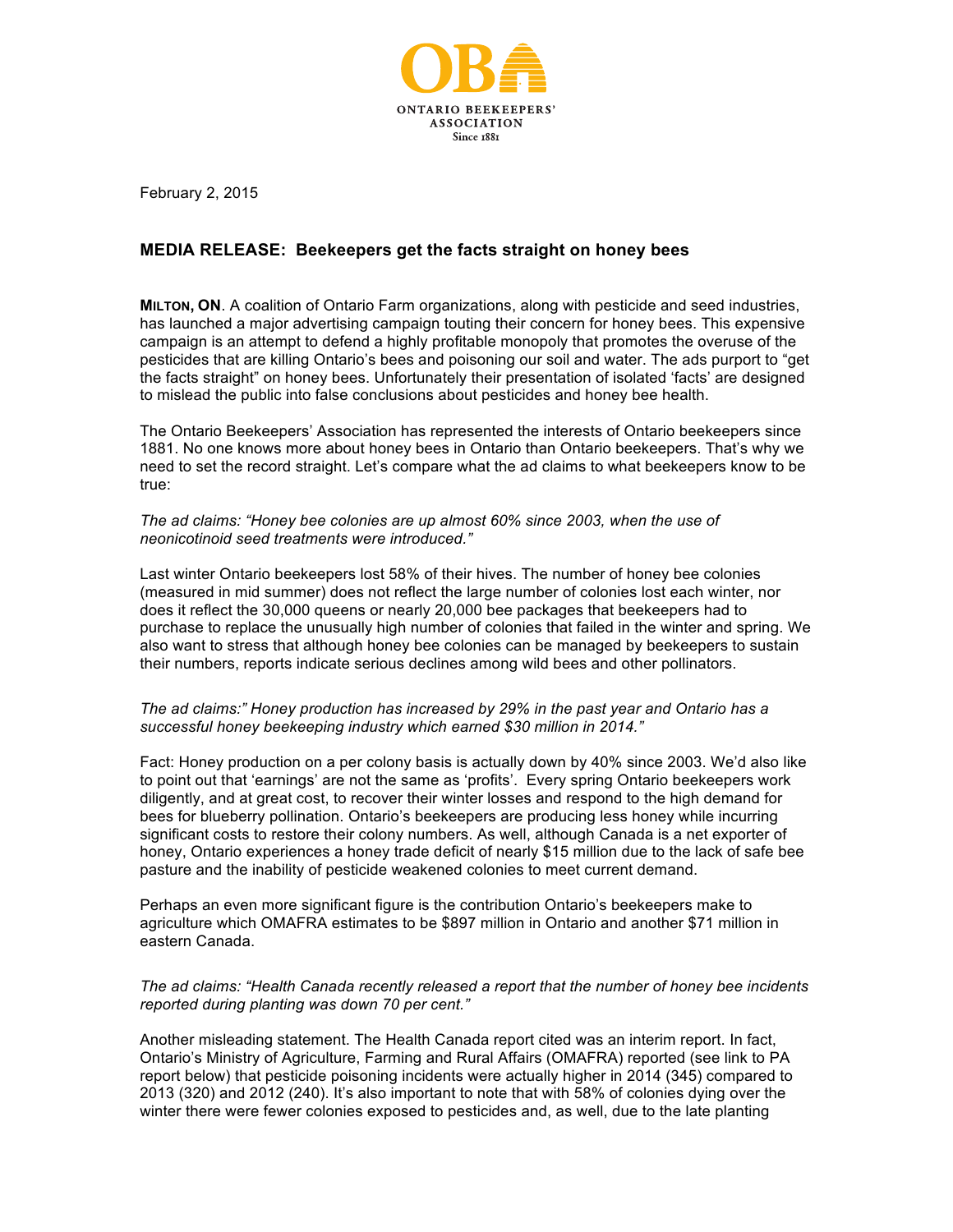season, many colonies had already left the province for pollination services when neonic treated corn and soy were being planted.

### *The ad claims: "Bee experts agree that the top health issues for honey bees are parasites, diseases, inadequate nutrition, adverse weather and hive management practices".*

Another misleading statement. Beekeepers have been able to manage mites, disease and pests for decades. Unfortunately, however, we are unable to avoid pesticide exposure. In Ontario, neonics are used to treat over 5 million acres of soy and corn, when even our own provincial crop specialists say that they are only needed on 10% – 20% of these acres. In addition to killing bees outright, neonicotinoids compromise bees' immune systems, making them more vulnerable to viruses and making it more difficult to fight off varroa. It reduces their navigation skills, affecting the bees' capacity to forage and communicate forage opportunities; and it compromise nutrition by reducing the availability of a diversity of uncontaminated plants.

### *The ad claims: "..real-world level field research consistently demonstrates that response of neonicotinoid seed treatments does not result in honey bee colony health issues."*

In 2013 the E.U. put in place a moratorium on the use of neonicotinoids on field crops based on an extensive review of existing research. More recently additional research has been published that overwhelmingly points to neonicotinoids as the cause of the worldwide decline of bee populations and other organisms. This year after reviewing 600 studies of neonicotinoids in the single, most comprehensive study ever undertaken, scientists concluded:

*The body of evidence reviewed in this Worldwide Integrated Assessment indicates that overall, a compelling body of evidence has accumulated that clearly demonstrates that the wide-scale use of these persistent, water-soluble chemicals is having widespread, chronic impacts upon global biodiversity and is likely to be having major negative effects on ecosystem services such as pollination that are vital to food security and sustainable development.*

#### *The ad claims: "The fact is these regulations will not benefit honey bees"*

We disagree. Ontario has taken a bold step to protect honey bees by setting targets to reduce the use of neonicotinoid pesticides by 80% by 2017. This step, alone, will help honey bees. In the past three years we have seen excessive colony losses and an increase in the number of Ontario beekeepers reporting incidents of pesticide poisoning, leading to Health Canada to conclude in their 2013 report: "the current use of neonicotinoid pesticides on corn and soy is not sustainable".

Ontario's policy will disrupt the highly profitable monopoly that the global AgChem industry enjoys by promoting and selling pre-treated seeds as cheap insurance. So it's no surprise that the industry would spend hundreds of thousands of dollars to deceive the people of Ontario to protect their profits.

As beekeepers, we do not pretend to be crop farming experts. We will not place ads or sponsor websites on crop farming or give advice to growers about how to increase yield. But as farmers, we know about the health of our livestock. We object strongly to any insinuation that current systemic pesticide management practices on Ontario field crops are not killing our bees, ruining our ability to make a living keeping bees and putting vital pollinators and our food security at risk.

One thing we can all agree with, though, "*Bees matter to agriculture. Bees matter to us all." \*\*\**